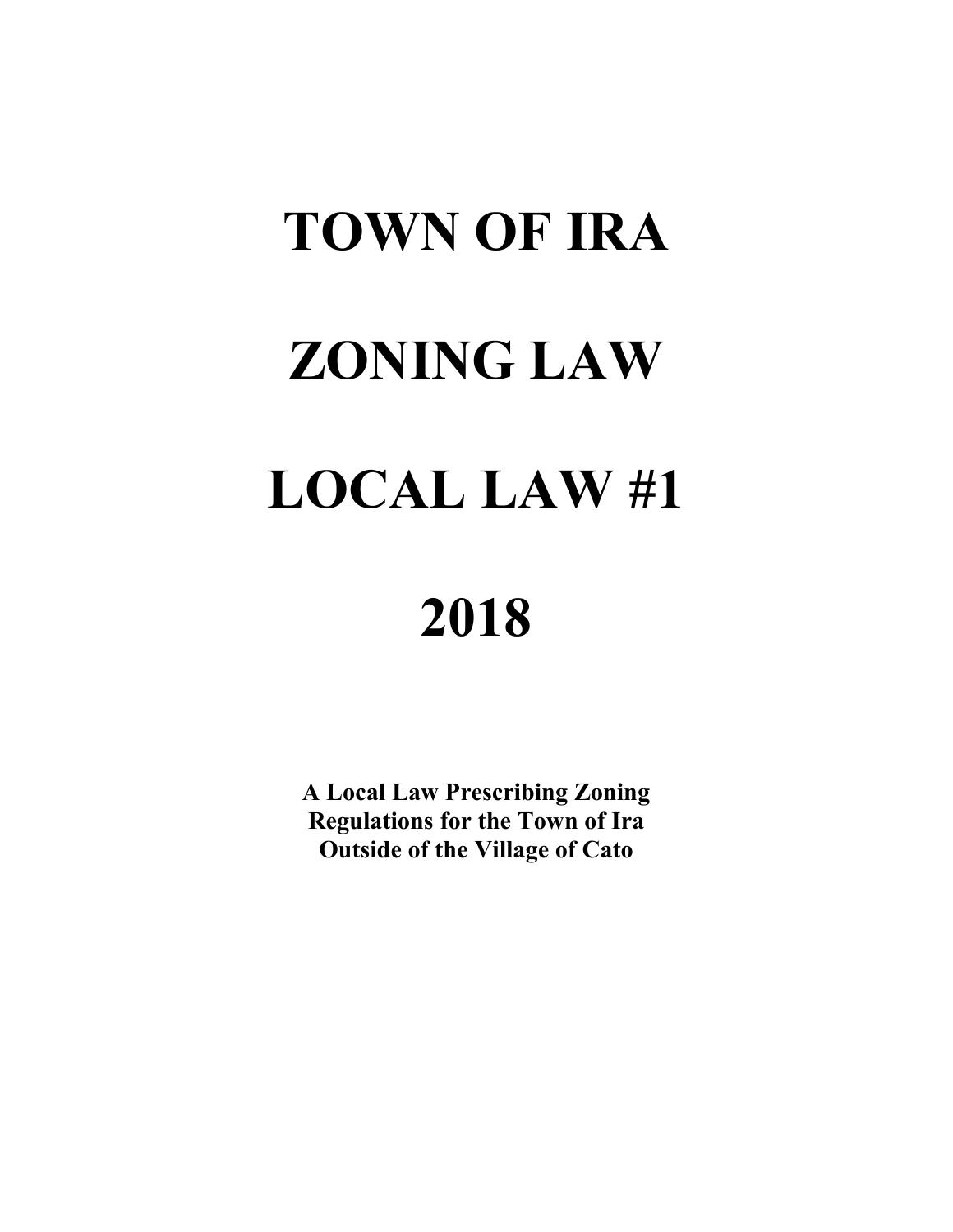### **ZONING LAW OF THE TOWN OF IRA**

#### **TABLE OF CONTENTS**

#### ARTICLE I GENERAL PROVISIONS

|                                                   | <u>Page</u>    |
|---------------------------------------------------|----------------|
| Section 100 Short Title<br>Section 101 Purpose    |                |
| Section 102 Procedures                            |                |
|                                                   |                |
| ARTICLE II ESTABLISHMENT OF DISTRICTS             |                |
| <b>Section 200 Districts</b>                      | 1              |
| Section 201 Zoning Map                            | $\overline{c}$ |
| Section 202 Interpretation of District Boundaries | $\overline{2}$ |
| ARTICLE III APPLICATION OF DISTRICT REGULATIONS   |                |
| Section 300 Conformity Required                   | 3              |
| Section 301 regulations to be Minimum and Uniform | $\overline{3}$ |
| ARTICLE IV AGRICULTURAL/RESIDENTIAL DISTRICT (AR) |                |
| Section 400 Structure and Uses                    | 3              |
| Section 401 AR Lot and Structure Requirements     | 5              |
| ARTICLE V PLANNED DEVELOPMENT DISTRICTS           |                |
| Section 500 Purpose                               | 7              |
| Section 501 Objectives                            | 7              |
| <b>Section 502 District Regulations</b>           | 8              |
| Section 503 Application Procedure                 | 11             |
| Section 504 Miscellaneous Regulations             | 15             |
| ARTICLE VI CONTROLLED SITE REVIEW                 |                |
| Section 600                                       | 15             |
| Section 601                                       | 16             |
| Section 602                                       | 16             |
| ARTICLE VII SPECIAL PERMIT USES                   |                |
| Section 700 Application                           | 17             |